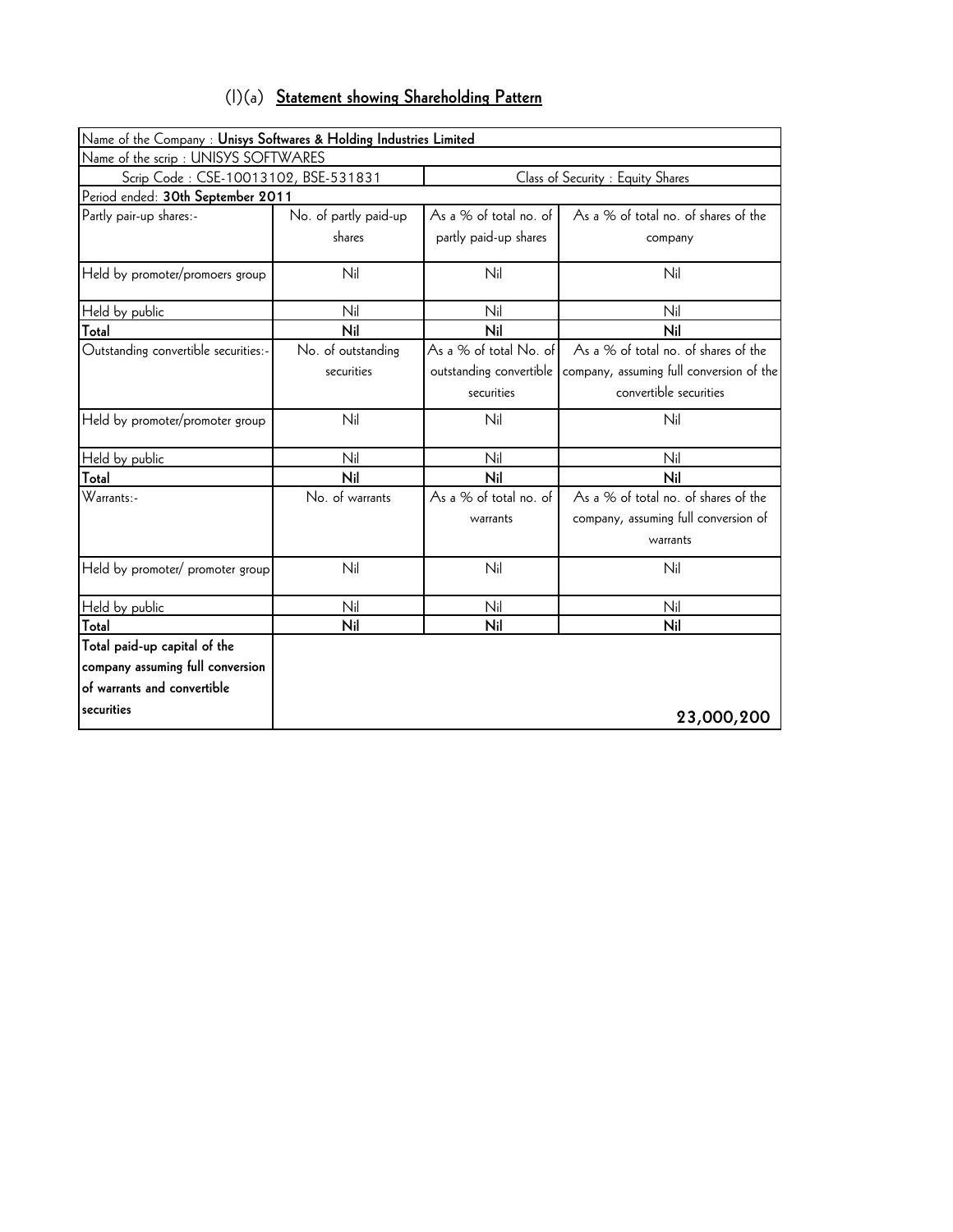## (I)(a) **Statement showing Shareholding Pattern under Clause 35 of the Listing Agreement**

|             | Name of the Company:                                               | UNISYS SOFTWARES & HOLDING INDUSTRIES LTD. |                          |                     |                           |                                    |                     |                      |
|-------------|--------------------------------------------------------------------|--------------------------------------------|--------------------------|---------------------|---------------------------|------------------------------------|---------------------|----------------------|
|             | Scrip Code: CSE-10013102, BSE-531831                               |                                            |                          |                     | Quarter ended:            |                                    | 30th September 2011 |                      |
|             |                                                                    |                                            |                          |                     |                           |                                    |                     |                      |
|             | Cate-gory Category of shareholder                                  | Number of                                  | Total number of          | Number of shares    |                           |                                    |                     |                      |
| code        |                                                                    | shareholders                               | shares                   | held in             |                           | Total shareholding as a percentage |                     | Shares Pledged or    |
|             |                                                                    |                                            |                          | dematerialized form | of total number of shares |                                    |                     | otherwise encumbered |
|             |                                                                    |                                            |                          |                     |                           | As a percentage As a percentage    | Number of           | As a                 |
|             |                                                                    |                                            |                          |                     | of $(A+B)$                | of $(A+B+C)$                       | <b>Shares</b>       | Percentage           |
| (1)         | (II)                                                               | (III)                                      | (IV)                     | (V)                 | (VI)                      | (VII)                              | (VIII)              | $(IX) = (VIII)$      |
|             |                                                                    |                                            |                          |                     |                           |                                    |                     | $/(VI)*100$          |
|             |                                                                    |                                            |                          |                     |                           |                                    |                     |                      |
| (A)         | Shareholding of Promoter and Promoter Group                        |                                            |                          |                     |                           |                                    |                     |                      |
|             | Indian                                                             |                                            |                          |                     |                           |                                    |                     |                      |
| $-1$<br>(a) | Individuals/ Hindu Undivided Family                                |                                            |                          |                     | 0.000%                    |                                    |                     |                      |
| (b)         |                                                                    | ÷,                                         | $\overline{\phantom{a}}$ |                     | 0.000%                    | 0.000%<br>0.000%                   |                     |                      |
| (c)         | Central Government/ State Government(s)<br><b>Bodies Corporate</b> | ÷.<br>$\overline{7}$                       | 5,256,200                | $\mathcal{L}$       | 22.853%                   | 22.853%                            |                     |                      |
| (d)         | Financial Institutions/ Banks                                      | $\blacksquare$                             |                          | $\blacksquare$      | 0.000%                    | 0.000%                             | $\sim$              |                      |
| (e)         | Any Other - Specify                                                |                                            | $\overline{\phantom{a}}$ | $\blacksquare$      | 0.000%                    | 0.000%                             |                     |                      |
|             | Directors                                                          | 3                                          | 139,900                  |                     | 0.608%                    | 0.000%                             |                     |                      |
|             | Directors Relatives                                                | 6                                          | 163,300                  | 163,000             | 0.710%                    | 0.709%                             |                     |                      |
|             | Sub-Total (A)(1)                                                   | 16                                         | 5,559,400                | 163,000             | 24.171%                   | 24.171%                            |                     |                      |
| $-2$        | Foreign                                                            |                                            |                          |                     | 0.000%                    | 0.000%                             | $\overline{a}$      |                      |
| (a)         | Individuals (Non-Resident Individuals/ Foreign                     |                                            |                          |                     | 0.000%                    | 0.000%                             |                     |                      |
|             | Individuals)                                                       |                                            |                          |                     |                           |                                    |                     |                      |
| (b)         | <b>Bodies Corporate</b>                                            | $\blacksquare$                             | $\blacksquare$           |                     | 0.000%                    | 0.000%                             |                     |                      |
| (c)         | Institutions                                                       | $\overline{a}$                             | $\mathcal{L}$            | $\mathcal{L}$       | 0.000%                    | 0.000%                             |                     |                      |
| (d)         | Any Other (specify)                                                | $\blacksquare$                             | $\blacksquare$           | $\blacksquare$      | 0.000%                    | 0.000%                             | $\sim$              |                      |
|             | Sub-Total (A)(2)                                                   | $\blacksquare$                             | $\overline{\phantom{a}}$ |                     | 0.000%                    | 0.000%                             |                     |                      |
|             | Total Shareholding of Promoter and Promoter                        |                                            |                          |                     |                           |                                    |                     |                      |
|             | Group $(A) = (A)(1) + (A)(2)$                                      | 16                                         | 5,559,400                | 163,000             | 24.171%                   | 24.171%                            |                     |                      |
| (B)         | Public shareholding                                                |                                            |                          |                     | 0.000%                    | 0.000%                             | N.A.                | N.A.                 |
| $-1$        | Institutions                                                       |                                            |                          |                     | 0.000%                    | 0.000%                             | N.A.                | N.A.                 |
| (a)         | Mutual Funds/ UTI                                                  |                                            |                          |                     | 0.000%                    | 0.000%                             |                     |                      |
| (b)         | Financial Institutions/ Banks                                      | $\mathbf{1}$                               | 100                      | 100                 | 0.000%                    | 0.000%                             |                     |                      |
| (c)         | Central Government/ State Government(s)                            |                                            | ÷,                       | $\blacksquare$      | 0.000%                    | 0.000%                             |                     |                      |
| (d)         | Venture Capital Funds                                              | ÷,                                         | ÷,                       |                     | 0.000%                    | 0.000%                             |                     |                      |
| (e)         | Insurance Companies                                                | $\overline{a}$                             | $\sim$                   | $\sim$              | 0.000%                    | 0.000%                             |                     |                      |
| (f)         | Foreign Institutional Investors                                    | $\overline{a}$                             | $\overline{a}$           | ÷.                  | 0.000%                    | 0.000%                             |                     |                      |
| (q)         | Foreign Venture Capital Investors                                  |                                            |                          |                     | 0.000%                    | 0.000%                             |                     |                      |
| (h)         | <b>NRI</b>                                                         |                                            |                          |                     | 0.000%                    | 0.000%                             |                     |                      |
|             | $Sub-Total (B)(1)$                                                 | 1                                          | 100                      | 100                 | 0.000%                    | 0.000%                             |                     |                      |
| -2          | Non-institutions                                                   |                                            |                          |                     | 0.000%                    | 0.000%                             | N.A.                | N.A.                 |
| (a)         | <b>Bodies Corporate</b>                                            | 124                                        | 6,175,487                | 4,084,987           | 26.850%                   | 26.850%                            |                     |                      |
| (b)         | Individuals -                                                      |                                            |                          |                     | 0.000%                    | 0.000%                             |                     |                      |
| i.          | Individual shareholders holding nominal share                      | 1,626                                      | 774,156                  | 557,054             | 3.366%                    | 3.366%                             |                     |                      |
|             | capital up to Rs. 1 lakh.                                          |                                            |                          |                     |                           |                                    |                     |                      |
|             |                                                                    | 159                                        |                          | 8,393,718           |                           |                                    |                     |                      |
| ii.         | Individual shareholders holding nominal share                      |                                            | 9,029,818                |                     | 39.260%                   | 39.260%                            |                     |                      |
|             | capital in excess of Rs. 1 lakh.                                   |                                            |                          |                     |                           |                                    |                     |                      |
| (c)         | Any Other (specify) - NRI / OCB                                    | 8                                          | 1,713                    | 1,713               | 0.007%                    | 0.007%                             |                     |                      |
|             | Hindu Undivided Family                                             | 61                                         | 1,458,529                | 1,458,529           | 6.341%                    | 6.341%                             |                     |                      |
|             | Clearing Member                                                    | 6                                          | 997                      | 997                 | 0.004%                    | 0.004%                             |                     |                      |
|             | $Sub-Total (B)(2)$                                                 | 1,984                                      | 17,440,700               | 14,496,998          | 75.828%                   | 75.828%                            |                     |                      |
|             | Public<br>Shareholding<br>$(B) =$<br>Total                         | 1,985                                      | 17,440,800               | 14,497,098          | 75.829%                   | 75.829%                            |                     |                      |
|             | $(B)(1)+(B)(2)$                                                    |                                            |                          |                     |                           |                                    | N.A.                | N.A.                 |
|             | TOTAL $(A)+(B)$                                                    | 2,001                                      | 23,000,200               | 14,660,098          | 100.000%                  | 100.000%                           |                     |                      |
| (C)         | Shares held by Custodians and against which                        |                                            |                          |                     | 0.000%                    | 0.000%                             |                     |                      |
|             | Depository Receipts have been issued                               |                                            |                          |                     |                           |                                    | N.A.                | N.A.                 |
|             | GRAND TOTAL $(A)+(B)+(C)$                                          | 2,001                                      | 23,000,200               | 14,660,098          | 100.000%                  | 100.000%                           |                     |                      |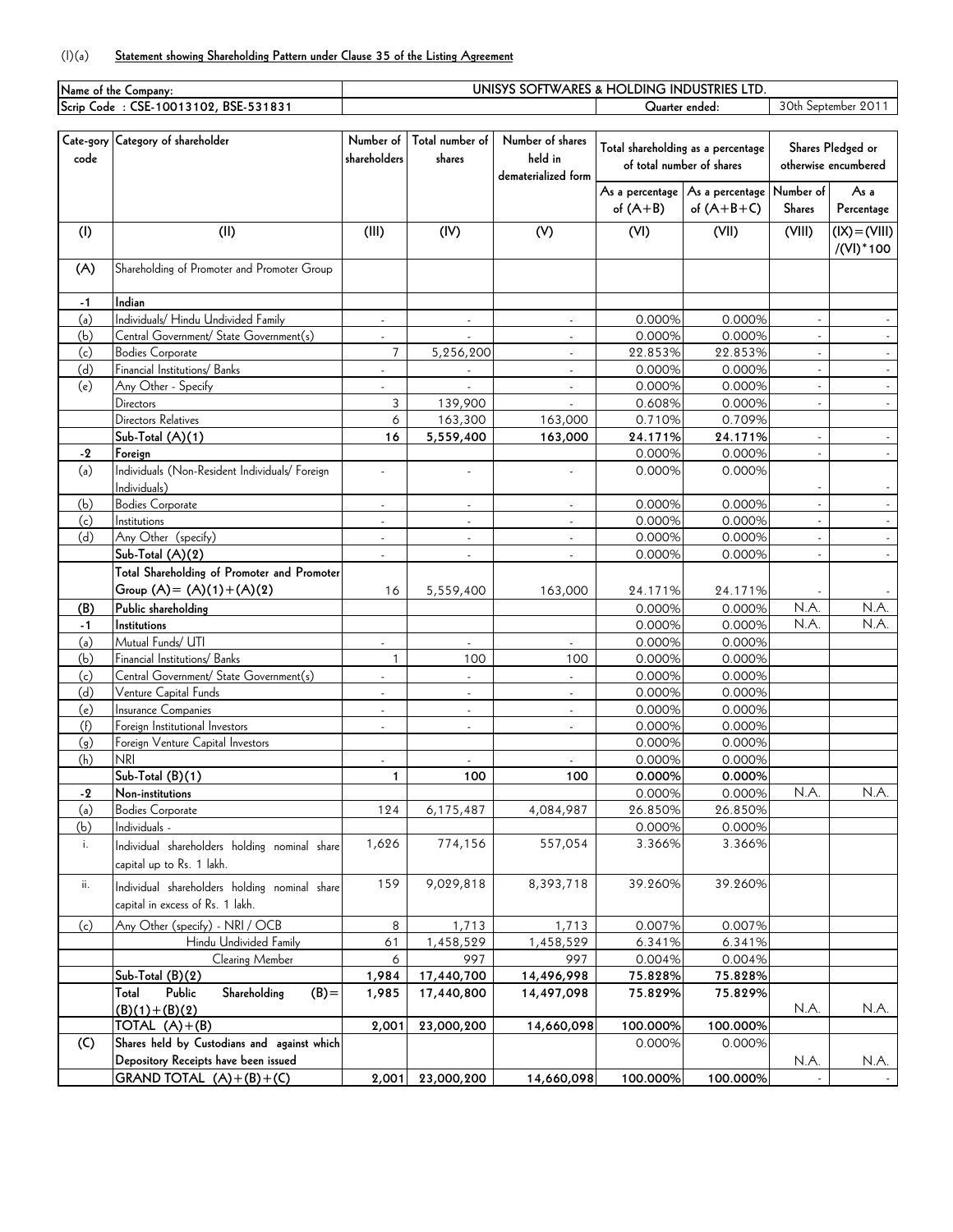|                | Name of the Company:                 | UNISYS SOFTWARES & HOLDING INDUSTRIES LTD. |                    |                          |                              |                                                                                                    |                          |                            |                          |                               |                         |
|----------------|--------------------------------------|--------------------------------------------|--------------------|--------------------------|------------------------------|----------------------------------------------------------------------------------------------------|--------------------------|----------------------------|--------------------------|-------------------------------|-------------------------|
|                | Scrip Code: CSE-10013102, BSE-531831 | Quarter ended:                             |                    |                          |                              |                                                                                                    | 30th September 2011      |                            |                          |                               |                         |
| (l)(b)         |                                      |                                            |                    |                          |                              | "Statement showing Shareholding of persons belonging to the category "Promoter and Promoter Group" |                          |                            |                          |                               |                         |
| Sr. No.        | Name of the shareholder              |                                            |                    |                          |                              |                                                                                                    |                          |                            |                          | <b>Details of Convertible</b> | Total shares (including |
|                |                                      | Details of Shares held                     |                    |                          | <b>Encumbered Shares</b>     |                                                                                                    |                          | <b>Details of Warrants</b> |                          | <b>Securities</b>             | underlying shares       |
|                |                                      | Number of shares                           | As a % of          | Number                   | As a                         | As a % of                                                                                          | Number of                | As a % of                  | Number of                | As a $%$ of                   | assuming full           |
|                |                                      |                                            | <b>Grand Total</b> |                          | Percentage                   | <b>Grand Total</b>                                                                                 | Warrants                 | Total No. of               | Convertible              | Total No. of                  | conversion of warrants  |
|                |                                      |                                            | $(A)+(B)+(C)$      |                          |                              | $(A)+(B)+(C)$                                                                                      | held                     | Warrants of                | <b>Securities</b>        | Convertible                   | and convertible         |
|                |                                      |                                            | $\mathsf{C}$       |                          |                              | of Sub-Clause                                                                                      |                          | the same Class             | held                     | Securities of                 | securities) as a % of   |
|                |                                      |                                            |                    |                          |                              | $($ l $)$ $(a)$                                                                                    |                          |                            |                          | the same Class                | diluted share capital   |
| (1)            | (II)                                 | (III)                                      | (IV)               | (V)                      | $(VI) = (V)/$<br>$(III)*100$ | (VII)                                                                                              | (VIII)                   | (XI)                       | (X)                      | (XI)                          | (X I)                   |
| $\mathbf{1}$   | Suprapti Finvest Pvt. Ltd.           | 998,000                                    | 4.339%             | $\omega$                 | $\blacksquare$               | $\overline{\phantom{a}}$                                                                           | $\sim$                   | $\overline{\phantom{a}}$   | $\blacksquare$           |                               | 998,000                 |
| $\overline{2}$ | Gobaj Commercial Co. Pvt. Ltd.       | 995,700                                    | 4.329%             | $\sim$                   | $\mathbf{r}$                 | $\blacksquare$                                                                                     | $\sim$                   | $\overline{\phantom{a}}$   | $\sim$                   |                               | 995,700                 |
| $\mathsf{3}$   | Arunodaya Leafin Pvt. Ltd.           | 994,300                                    | 4.323%             | $\blacksquare$           | $\sim$                       | $\overline{\phantom{a}}$                                                                           | $\overline{\phantom{a}}$ | $\sim$                     | $\overline{\phantom{a}}$ | $\overline{\phantom{a}}$      | 994,300                 |
| $\overline{4}$ | Jain Stock & Share Broker Ltd.       | 981,000                                    | 4.265%             |                          | $\blacksquare$               | $\blacksquare$                                                                                     |                          | ÷,                         |                          |                               | 981,000                 |
| 5              | Moonlight Advisory Pvt. Ltd.         | 287,200                                    | 1.249%             |                          | $\overline{\phantom{a}}$     | $\overline{\phantom{a}}$                                                                           | $\blacksquare$           | $\overline{\phantom{a}}$   |                          |                               | 287,200                 |
| 6              | Neha Cassettes Pvt. Ltd.             | 500,000                                    | 2.174%             | $\sim$                   | $\mathbf{r}$                 | $\sim$                                                                                             | $\overline{\phantom{a}}$ | $\mathbf{r}$               | $\blacksquare$           | $\overline{\phantom{a}}$      | 500,000                 |
| $\overline{7}$ | Jai Ambe Cassettes Pvt. Ltd.         | 500,000                                    | 2.174%             | $\blacksquare$           | $\overline{\phantom{a}}$     | $\sim$                                                                                             | $\sim$                   | $\overline{\phantom{a}}$   | $\overline{\phantom{a}}$ | $\overline{\phantom{a}}$      | 500,000                 |
| 8              | Sushil Kr. Purohit                   | 74,900                                     | 0.326%             |                          | $\overline{\phantom{a}}$     | $\overline{\phantom{a}}$                                                                           | $\overline{\phantom{a}}$ | $\overline{\phantom{a}}$   |                          |                               | 74,900                  |
| 9              | Vimal Joshi                          | 53,000                                     | 0.230%             | $\sim$                   | $\blacksquare$               | $\blacksquare$                                                                                     | $\overline{\phantom{a}}$ | $\blacksquare$             |                          |                               | 53,000                  |
| 10             | Jagdish Prasad Purohit               | 15,000                                     | 0.065%             | $\overline{a}$           | $\blacksquare$               | $\blacksquare$                                                                                     | $\sim$                   | $\overline{\phantom{a}}$   |                          | $\sim$                        | 15,000                  |
| 11             | Kailash Prasad Purohit               | 50,000                                     | 0.217%             | $\blacksquare$           | $\sim$                       | $\overline{\phantom{a}}$                                                                           | $\sim$                   | $\overline{\phantom{a}}$   | $\overline{\phantom{a}}$ | $\overline{\phantom{a}}$      | 50,000                  |
| 12             | Pawan Kr. Purohit                    | 50,000                                     | 0.217%             | $\sim$                   | $\sim$                       | $\overline{\phantom{a}}$                                                                           | $\sim$                   | $\blacksquare$             | $\overline{\phantom{a}}$ | $\overline{\phantom{a}}$      | 50,000                  |
| 13             | Dolly Purohit                        | 30,000                                     | 0.130%             |                          | $\blacksquare$               | $\overline{\phantom{a}}$                                                                           | $\blacksquare$           | $\overline{\phantom{a}}$   |                          |                               | 30,000                  |
| 14             | Priyanka Purohit                     | 30,000                                     | 0.130%             | $\sim$                   | $\blacksquare$               | $\blacksquare$                                                                                     | $\sim$                   | $\overline{\phantom{a}}$   | $\blacksquare$           | $\mathbf{r}$                  | 30,000                  |
| 15             | Mahavir Prasad Purohit               | 200                                        | 0.001%             | $\sim$                   | $\blacksquare$               | $\blacksquare$                                                                                     | $\sim$                   | $\blacksquare$             | $\overline{\phantom{a}}$ | $\overline{\phantom{a}}$      | 200                     |
| 16             | <b>Balchand Purohit</b>              | 100                                        | 0.000%             | $\overline{\phantom{a}}$ | $\sim$                       | $\overline{\phantom{a}}$                                                                           | $\overline{\phantom{a}}$ | $\overline{\phantom{a}}$   | $\overline{\phantom{a}}$ | $\sim$                        | 100                     |
|                | <b>TOTAL</b>                         | 5,559,400                                  | 24.171%            |                          | $\blacksquare$               | $\blacksquare$                                                                                     |                          |                            |                          |                               | 5,559,400               |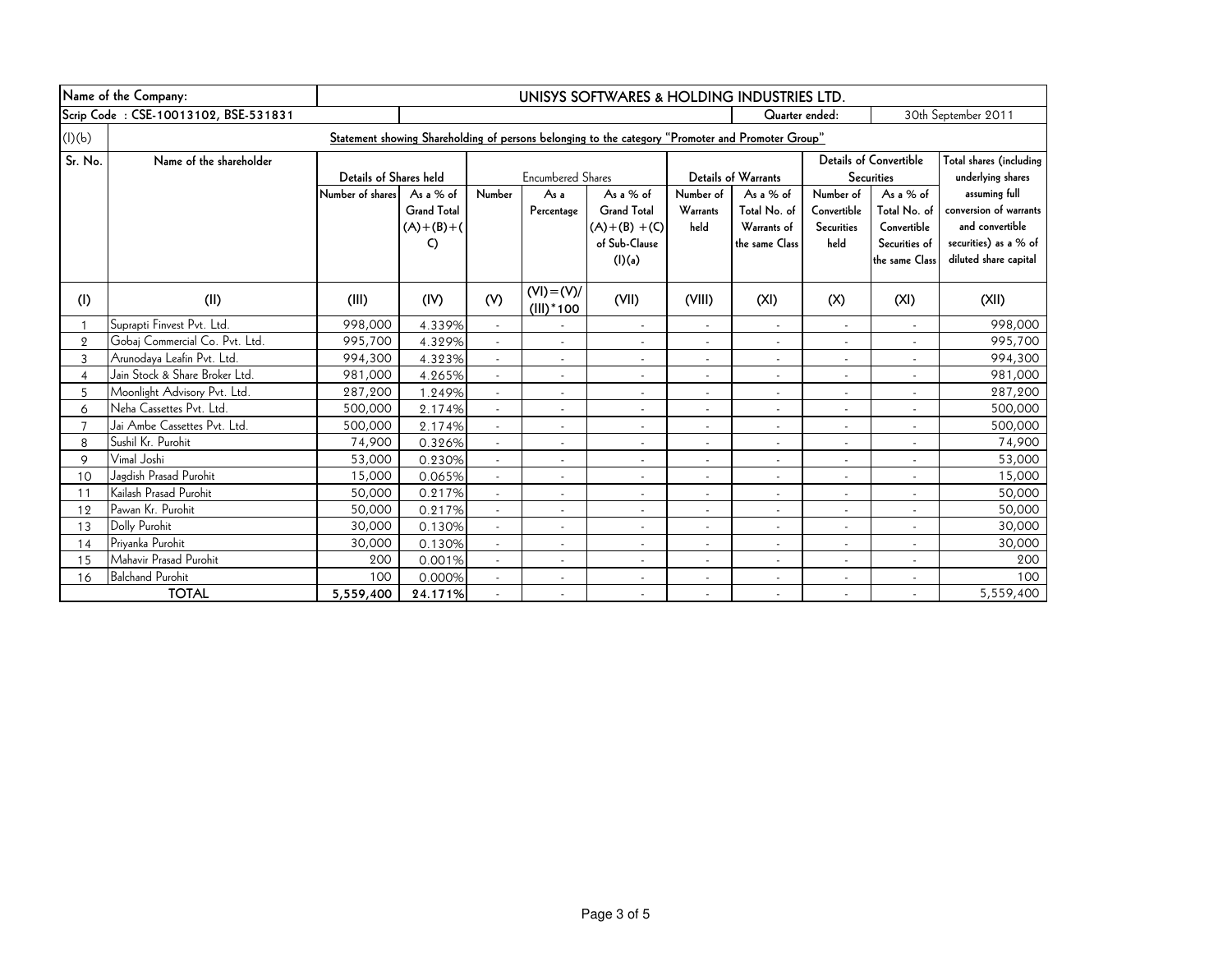| (I)(c)(i)      | Statement showing holding of securities (including shares, warrants, convertible securities) of persons belonging to the category "Public" and holding more than 1% of the total number of shares |                          |                                                      |                          |                              |                                                                             |                               |                                                            |                                                       |                                                                             |                                                                                                                                   |
|----------------|---------------------------------------------------------------------------------------------------------------------------------------------------------------------------------------------------|--------------------------|------------------------------------------------------|--------------------------|------------------------------|-----------------------------------------------------------------------------|-------------------------------|------------------------------------------------------------|-------------------------------------------------------|-----------------------------------------------------------------------------|-----------------------------------------------------------------------------------------------------------------------------------|
| Sr. No.        | Name of the shareholder                                                                                                                                                                           | <b>Total Shares Held</b> |                                                      |                          | <b>Encumbered Shares</b>     |                                                                             |                               | Details of Warrants                                        |                                                       | Details of Convertible                                                      | Total shares (including                                                                                                           |
|                |                                                                                                                                                                                                   | Number of<br>shares      | As a % of<br><b>Grand Total</b><br>$(A)+(B)+$<br>(C) | Number                   | As a<br>Percentage           | As a % of<br><b>Grand Total</b><br>$(A)+(B)+(C)$<br>of Sub-Clause<br>(I)(a) | Number of<br>Warrants<br>held | As a % of<br>Total No. of<br>Warrants of<br>the same Class | Number of<br>Convertible<br><b>Securities</b><br>held | As a % of<br>Total No. of<br>Convertible<br>Securities of<br>the same Class | underlying shares<br>assuming full<br>conversion of warrants<br>and convertible<br>securities) as a % of<br>diluted share capital |
| (1)            | (II)                                                                                                                                                                                              | (III)                    | (IV)                                                 | (V)                      | $(VI) = (V)/$<br>$(III)*100$ | (VII)                                                                       | (VIII)                        | (XI)                                                       | (X)                                                   | (XI)                                                                        | (XII)                                                                                                                             |
| 1              | Sahayta Financial Consultancy Services India                                                                                                                                                      |                          |                                                      |                          |                              |                                                                             |                               |                                                            |                                                       |                                                                             |                                                                                                                                   |
|                | Pvt. Limited                                                                                                                                                                                      | 1,000,000                | 4.348%                                               |                          | $\blacksquare$               | $\overline{\phantom{a}}$                                                    | $\blacksquare$                | $\overline{\phantom{a}}$                                   |                                                       |                                                                             | 1,000,000                                                                                                                         |
| $\overline{2}$ | Aarti Singal                                                                                                                                                                                      | 658,806                  | 2.864%                                               | $\sim$                   | $\overline{\phantom{a}}$     | $\overline{\phantom{a}}$                                                    | $\overline{\phantom{a}}$      | $\blacksquare$                                             |                                                       | $\overline{\phantom{a}}$                                                    | 658,806                                                                                                                           |
| 3              | Sanjay Singal                                                                                                                                                                                     | 575,000                  | 2.500%                                               | $\overline{\phantom{a}}$ | $\overline{\phantom{a}}$     | $\sim$                                                                      | $\overline{\phantom{a}}$      | $\overline{\phantom{a}}$                                   | $\overline{\phantom{a}}$                              | $\overline{\phantom{a}}$                                                    | 575,000                                                                                                                           |
| $\overline{4}$ | Sanjay Singal                                                                                                                                                                                     | 520,492                  | 2.263%                                               | $\sim$                   | $\sim$                       | $\overline{\phantom{a}}$                                                    | $\blacksquare$                | $\blacksquare$                                             | $\sim$                                                | $\sim$                                                                      | 520,492                                                                                                                           |
| 5              | Skylight Distributors Private Limited                                                                                                                                                             | 471,394                  | 2.050%                                               | $\sim$                   | $\blacksquare$               | $\overline{\phantom{a}}$                                                    | $\blacksquare$                | $\overline{\phantom{a}}$                                   |                                                       |                                                                             | 471,394                                                                                                                           |
| 6              | Mahesh Kr. Agrawal                                                                                                                                                                                | 384,492                  | 1.672%                                               | $\sim$                   | $\overline{\phantom{a}}$     | $\overline{\phantom{a}}$                                                    | $\blacksquare$                | $\overline{\phantom{a}}$                                   | $\blacksquare$                                        | $\sim$                                                                      | 384,492                                                                                                                           |
| $\overline{7}$ | Mangalmayee Hirise Private Limited                                                                                                                                                                | 378,758                  | 1.647%                                               |                          | $\overline{\phantom{a}}$     | $\overline{\phantom{a}}$                                                    | $\overline{\phantom{a}}$      | $\overline{\phantom{a}}$                                   | $\blacksquare$                                        |                                                                             | 378,758                                                                                                                           |
| 8              | Hamsafar Marketings Private Limited                                                                                                                                                               | 373,100                  | 1.622%                                               | $\omega$                 | $\sim$                       | $\sim$                                                                      | $\blacksquare$                | $\overline{\phantom{a}}$                                   | $\blacksquare$                                        |                                                                             | 373,100                                                                                                                           |
| 9              | Brijdham Dealcom Private Limited                                                                                                                                                                  | 350,000                  | 1.522%                                               | $\overline{\phantom{a}}$ | $\sim$                       | $\sim$                                                                      | $\overline{\phantom{a}}$      | $\overline{\phantom{a}}$                                   | $\overline{\phantom{a}}$                              | $\overline{\phantom{a}}$                                                    | 350,000                                                                                                                           |
| 10             | Nanalal Keshavji Gala                                                                                                                                                                             | 300,000                  | 1.304%                                               |                          | $\overline{\phantom{a}}$     | $\overline{\phantom{a}}$                                                    | $\overline{\phantom{a}}$      | $\overline{\phantom{a}}$                                   | $\blacksquare$                                        |                                                                             | 300,000                                                                                                                           |
| 11             | Yogesh Keshavji Gala                                                                                                                                                                              | 300,000                  | 1.304%                                               | $\sim$                   | $\sim$                       | $\sim$                                                                      | $\blacksquare$                | $\sim$                                                     | $\blacksquare$                                        |                                                                             | 300,000                                                                                                                           |
| 12             | Decent Vincom Private Limited                                                                                                                                                                     | 276,835                  | 1.204%                                               | $\overline{\phantom{a}}$ | $\blacksquare$               | $\overline{\phantom{a}}$                                                    | $\blacksquare$                | $\sim$                                                     | $\overline{\phantom{a}}$                              | $\overline{\phantom{a}}$                                                    | 276,835                                                                                                                           |
| 13             | Forum Suppliers Private Limited                                                                                                                                                                   | 271,557                  | 1.181%                                               |                          | $\overline{\phantom{a}}$     | $\overline{\phantom{a}}$                                                    | $\blacksquare$                | $\overline{\phantom{a}}$                                   |                                                       |                                                                             | 271,557                                                                                                                           |
| 14             | Everlink Distributors Private Limited                                                                                                                                                             | 250,000                  | 1.087%                                               | $\omega$                 | $\sim$                       | $\overline{\phantom{a}}$                                                    | $\overline{\phantom{a}}$      | $\overline{\phantom{a}}$                                   | $\overline{\phantom{a}}$                              |                                                                             | 250,000                                                                                                                           |
|                | <b>TOTAL</b>                                                                                                                                                                                      | 6,110,434                | 26.567%                                              |                          | $\blacksquare$               | $\overline{\phantom{a}}$                                                    | $\blacksquare$                | $\blacksquare$                                             | $\blacksquare$                                        | $\sim$                                                                      | 6,110,434                                                                                                                         |

|            | <b>TOTAL</b>                                                                                                                                                                                         | 6.110.434 | 26.567%                 |           |                                 |                          |                                          | 6,110,434               |
|------------|------------------------------------------------------------------------------------------------------------------------------------------------------------------------------------------------------|-----------|-------------------------|-----------|---------------------------------|--------------------------|------------------------------------------|-------------------------|
|            |                                                                                                                                                                                                      |           |                         |           |                                 |                          |                                          |                         |
| (I)(c)(ii) | Statement showing holding of securities (including shares, warrants, convertible securities) of persons (together with PAC) belonging to the category "Public" and holding more than 5% of the total |           |                         |           |                                 |                          |                                          |                         |
|            |                                                                                                                                                                                                      |           |                         |           | number of shares of the company |                          |                                          |                         |
| Sr. No.    | Name(s) of the shareholder(s) and the                                                                                                                                                                | Number of | Shares as a % of total  |           | <b>Details of Warrants</b>      |                          | <b>Details of Convertible Securities</b> | Total shares (including |
|            | Persons Acting in Concert (PAC) with                                                                                                                                                                 | shares    | number of shares {i.e., | Number of | As a % total                    | Number of Convertible    | % w.r.t total number of                  | underlying shares       |
|            | them                                                                                                                                                                                                 |           | <b>Grand Total</b>      | Warrants  | number of                       | Securities held          | convertible securities of the            | assuming full           |
|            |                                                                                                                                                                                                      |           | $(A)+(B)+(C)$           |           | warrants of the                 |                          | same class                               | conversion of warrants  |
|            |                                                                                                                                                                                                      |           | indicated in Statement  |           | same class                      |                          |                                          | and convertible         |
|            |                                                                                                                                                                                                      |           | at para $(l)(a)$ above} |           |                                 |                          |                                          | securities) as a % of   |
|            |                                                                                                                                                                                                      |           |                         |           |                                 |                          |                                          | diluted share capital   |
|            | N.A.                                                                                                                                                                                                 |           |                         |           | -                               |                          |                                          |                         |
|            | $Total$                                                                                                                                                                                              |           |                         |           | -                               | $\overline{\phantom{a}}$ |                                          |                         |
|            |                                                                                                                                                                                                      |           |                         |           |                                 |                          |                                          |                         |